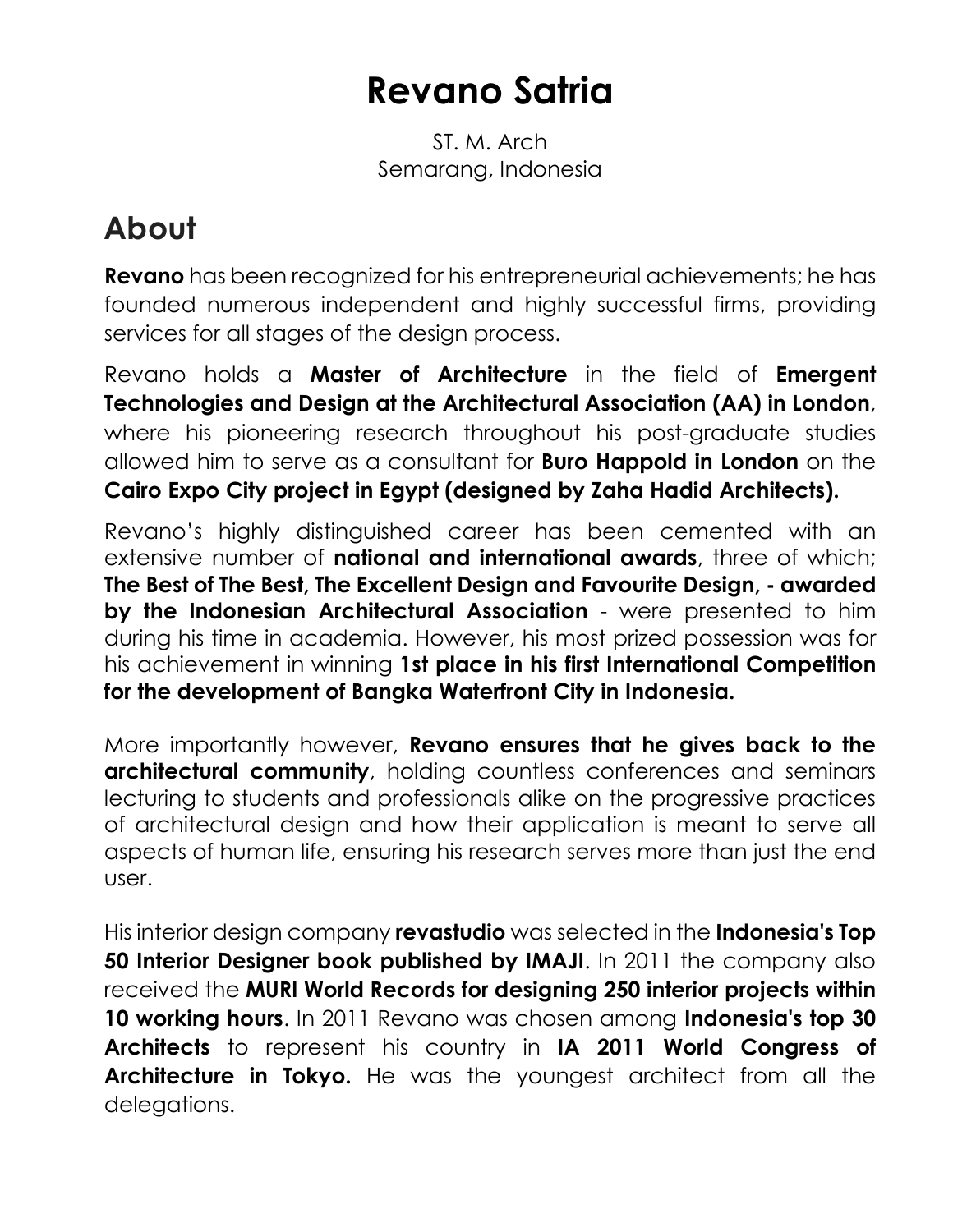### **AWARDS**

#### **IAI Awards for SAA:**

- The Best of The Best Design School of Art
- The Excellent Design School of Art
- The Favourite Design -School of Art

#### **IAI Awards for International Competition:**

- 1st Place on Bangka Waterfront city International Competition
- International Property Awards 2018 Architecture Single Residence for The Twist and Shout House
- Winner of International Property Awards Asia Region for Twist and Shout House
- Golden Award Winner from A Design Award Italy for Twist and Shout
- Honourable Mention from Architecture Master prize for Twist and Shout House
- Winner of Platinum Design Award from A Design Award Italy for Z-Line House
- Winner of International Property Awards Asia Region for Z-Line House
- Winner of International Property Awards 5 Star for Z-Line House DESIGN MAKE

#### **Competition for Milan Exhibition:**

• 2nd Place for design product competition.

#### **Seminar, Workshop & Trainings:**

- Arcasia, 15th Asian Congress of Architects, "A Modernism Challenge: Asian Cities and Architecture Heritage in a New Paradigm" (Bali Nusa Dua, October 2012)
- Arsapex Architecture Seminar, "The Future of Architecture: Between Academics and
- Professionals" (Parahyangan University, June 2013)
- Solo Seminar on Young, Free & Happy Architect for Parahyangan University Dies Natalis 2012
- Solo Seminar on Young, Free, Happy & Smart Architect for Parahyangan University KULAP 2014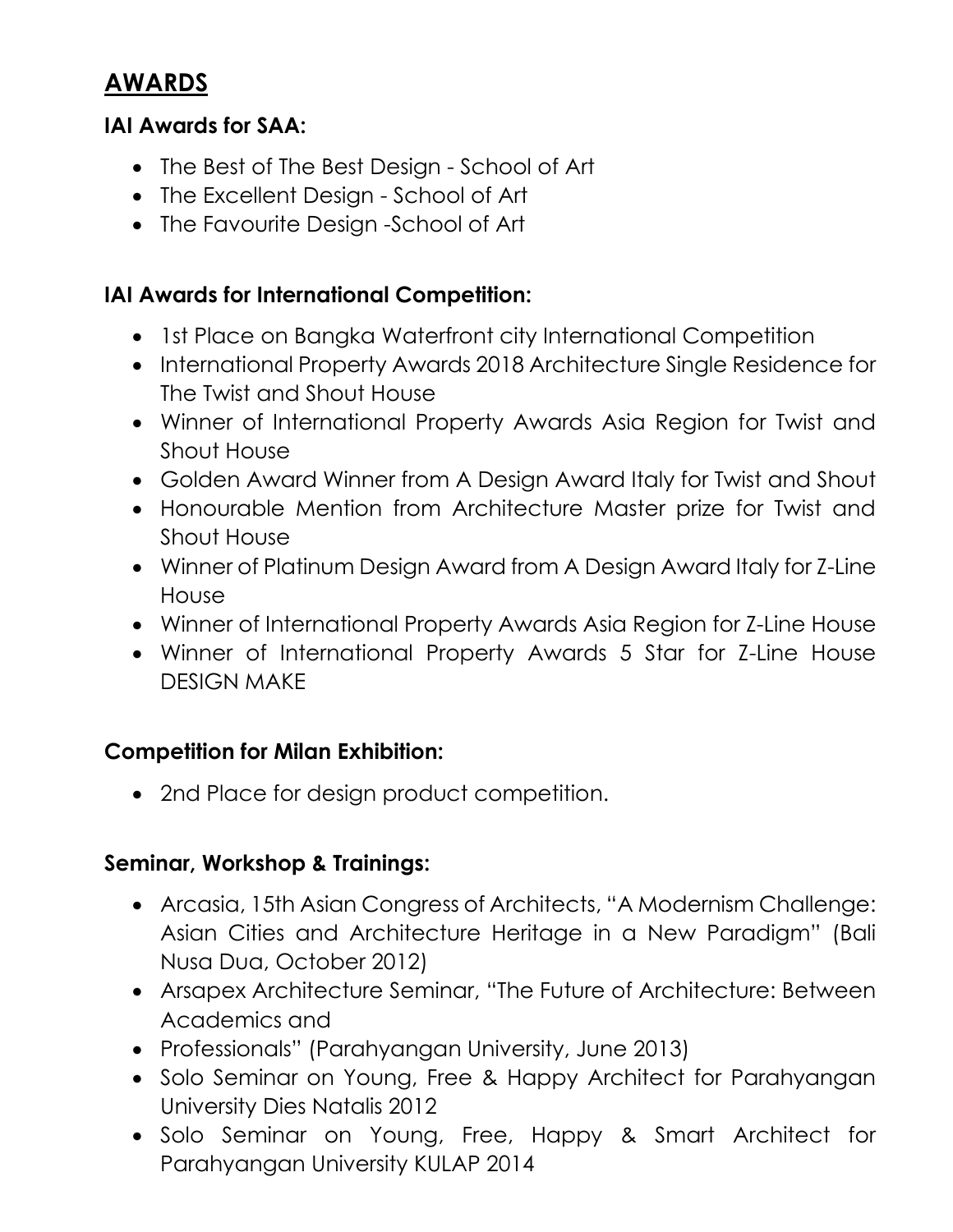- 2004 Architecture and Structure Design Competition, Bandung (Participation)
- 2005 Karya Desain Terbaik Kedua (Dalam Tugas Merancang Convention Hall di Kota bandung)
- 2005 Unika Parahyangan Arsitektur "Merancang Apartemen di Kota Bandung"
- 2006 Parahyangan Catholic University, Department of Architecture (The Favorite of 19 th Architecture Final Project on SAA Awards VI)
- 2006 Excellent Design -Best of the Best Design SAA Awards 6 " Sekolah Tinggi Seni Rupa"
- 2006 SAA Awards VI "Desain Favorit Mahasiswa"
- 2006 IAI Jawa Barat "Penyaji Karya "Forum Bulanan IAI JAWA BARAT
- 2006 Pemerintah Kota Pangkal Pinang dal am karma PASIR PADI WATERFRONT CITY KOTA PANGKAL PINANG (PEMENANG PERTAMA)- 2010 IAI, PENATARAN KODE ETIK ARSITEK & KAIDAH TATA LAKU PROFESI ARSITEK, Semarang
- 2010 IAI, PENATARAN KEPROFESIAN STRATA 6 (Manajemen Biro Konsultan), Semarang
- Arcasia, 15th Asian Congress of Architects, "A Modernism Challenge: Asian Cities and Architecture Heritage in a New Paradigm" (Bali Nusa Dua, October 2012)
- Solo Seminar on Young, Free & Happy Architect for Parahyangan University Dies Natalis -2012
- Arsapex Architecture Seminar, "The Future of Architecture: Between Academics and Professionals" (Parahyangan University, June 2013)
- Solo Seminar on Young, Free, Happy & Smart Architect for Parahyangan University KULAP 2014
- 2017 FORUM ARSITEKTUR ARCHINESIA #30, Pembicara dalam : CURRENT PROJECTS ,ICE BSD City ,JAKARTA
- 2018 International Property Winner, Architecture International Property 2018, Bangkok
- Lead Speaker on IAI Seminar July 2007, Semarang, Jawa Tengah: "The Social aspect of an Architect."
- Presenter on IAI Seminar July 2006, Bandung, Jawa Tengah: Campus Best Design Award.
- Presenter on IAI Open House January 2007, semarang,Jawa tengah : Bangka Waterfront City Competition Winner.
- Speaker on "Emergent in Architecture" for Universities Diponegoro, 15 April 2010.